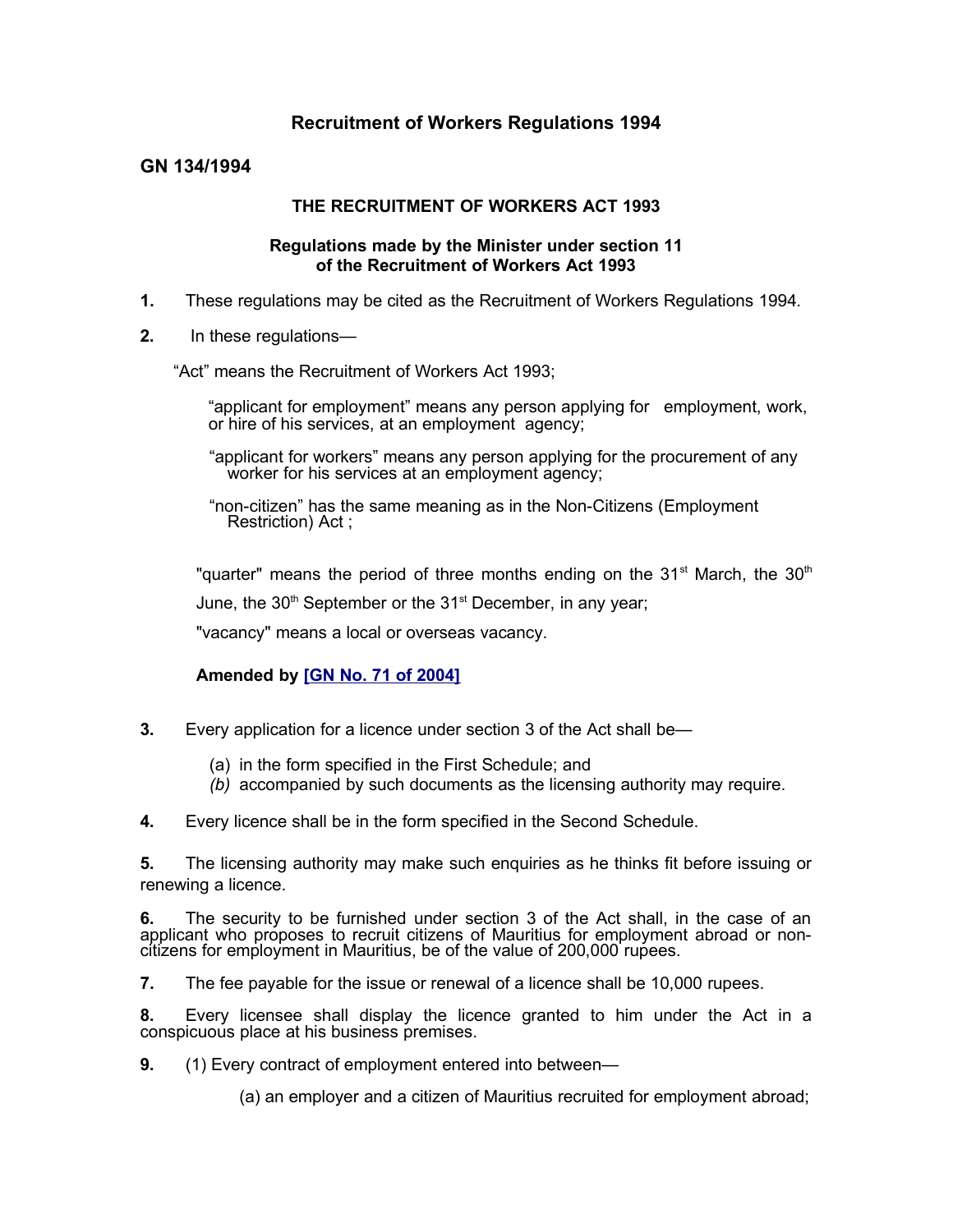or

*(b)* an employer and a non-citizen recruited for employment in Mauritius,

shall be drawn up in triplicate in English or French and shall contain the terms and conditions specified in the Third Schedule.

 (2) The licensee shall keep a copy of the contract of employment and give a copy to the worker and to the licensing authority.

**10.** Every licensee shall maintain a register in the form approved by the licensing authority in relation to—

- (a) applicants for employment;
- *(b)* applicants for workers.

**11.** Every licensee—

- (a) shall exhibit in a conspicuous place at his business premises the scale of fees specified in the Fourth Schedule; and
- *(b)* shall not charge nor receive any fee otherwise than as specified in the Fourth Schedule.

#### **[\[Reprint No. 8 of 1994\]](http://www.gov.mu/scourt/doc/showDoc.do?dk=Reprint%20No.%208%20of%201994&dt=R)**

- **12.** (1) Every licensee shall, within 2 working days of receiving a written request by an employer for recruitment, notify the vacancy to the licensing authority in the form set out in the Fifth Schedule.
	- (2) Every licensee shall, within 10 days of the expiry of each quarter, submit to the licensing authority-
		- *(a)* a consolidated return in the form setout in the Sixth Schedule in relation to vacancies notified by employers;

*(b)* a return in the form set out in the Seventh Schedule in relation to -

(i) citizens of Mauritius placed in employment in Mauritius;

(ii) citizens of Mauritius placed in employment abroad;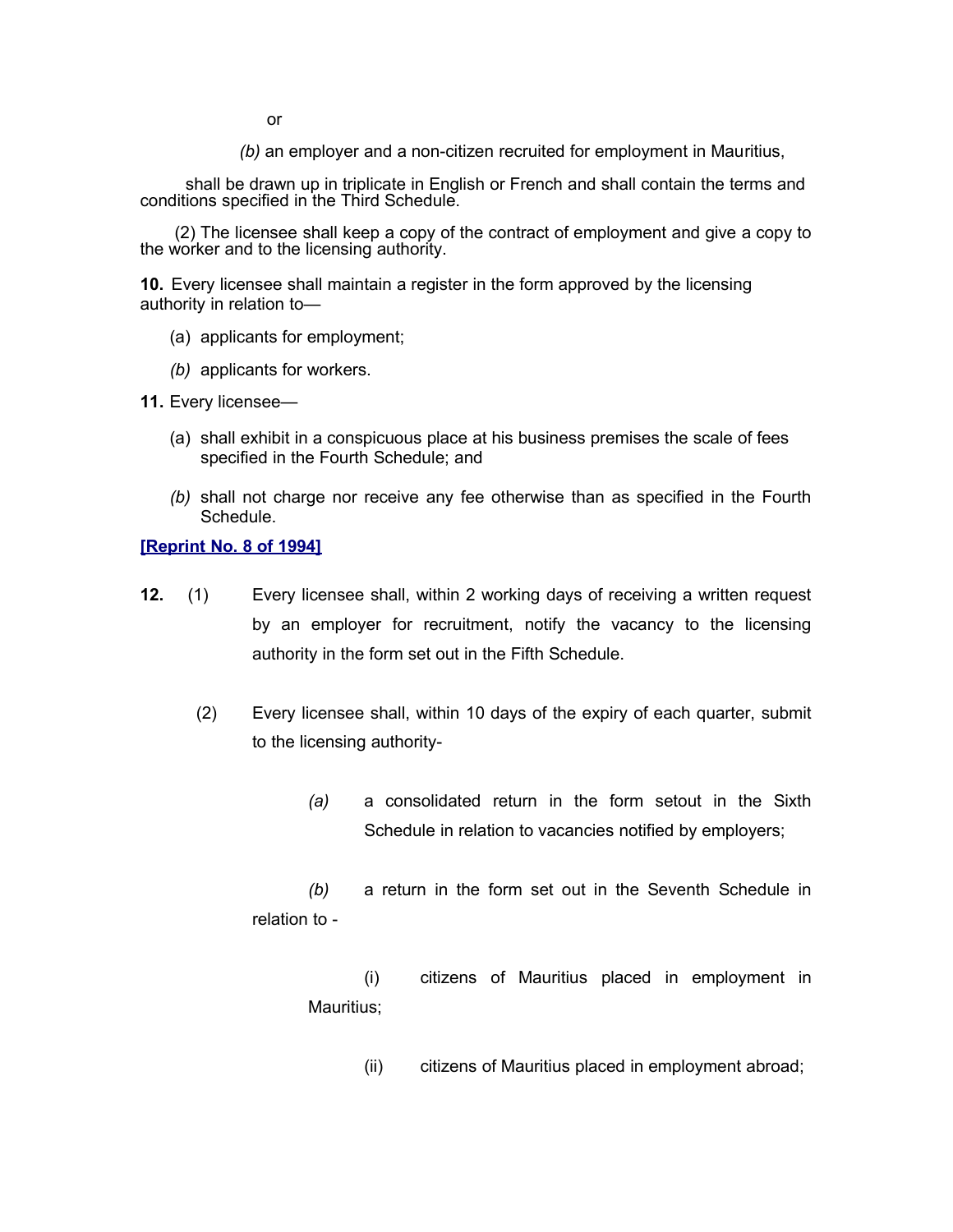(iii) non-citizens placed in employment in Mauritius.

## **Added by [\[GN No. 71 of 2004\]](http://www.gov.mu/scourt/doc/showDoc.do?dk=GN%20No.%2071%20of%202004&dt=R)**

**13.** Every licensee shall allow the licensing authority or any officer authorised by him to enter at any reasonable time the licensee's business premises and inspect the licensee's register and any other document relating to his business.

**14.** The Recruitment of Workers Regulations 1986 are repealed.

### ------------------------ **FIRST SCHEDULE** *(regulation 3)*

## **APPLICATION FOR RECRUITMENT LICENCE**

- 1. Full name of applicant
- 2. Office address

3. (Where the applicant is a Company) Name of his legal representative

4. Category of workers to be recruited:

|   |                                                      | <b>State</b> | If Yes, mention countries     |
|---|------------------------------------------------------|--------------|-------------------------------|
|   |                                                      | Yes or       | from/for which recruitment of |
|   |                                                      | <b>No</b>    | workers is likely to be made  |
|   | Citizens of Mauritius for employment<br>abroad       |              |                               |
| 2 | Citizens of Mauritius for employment<br>in Mauritius |              |                               |
| 3 | Non Citizens for employment in<br><b>Mauritius</b>   |              |                               |

- 5*.* Security will be furnished by means of—
	- (a) Cash deposit in the Treasury
	- *(b)* A policy of insurance issued by a Company registered under the Insurance Act, to be deposited with the Accountant-General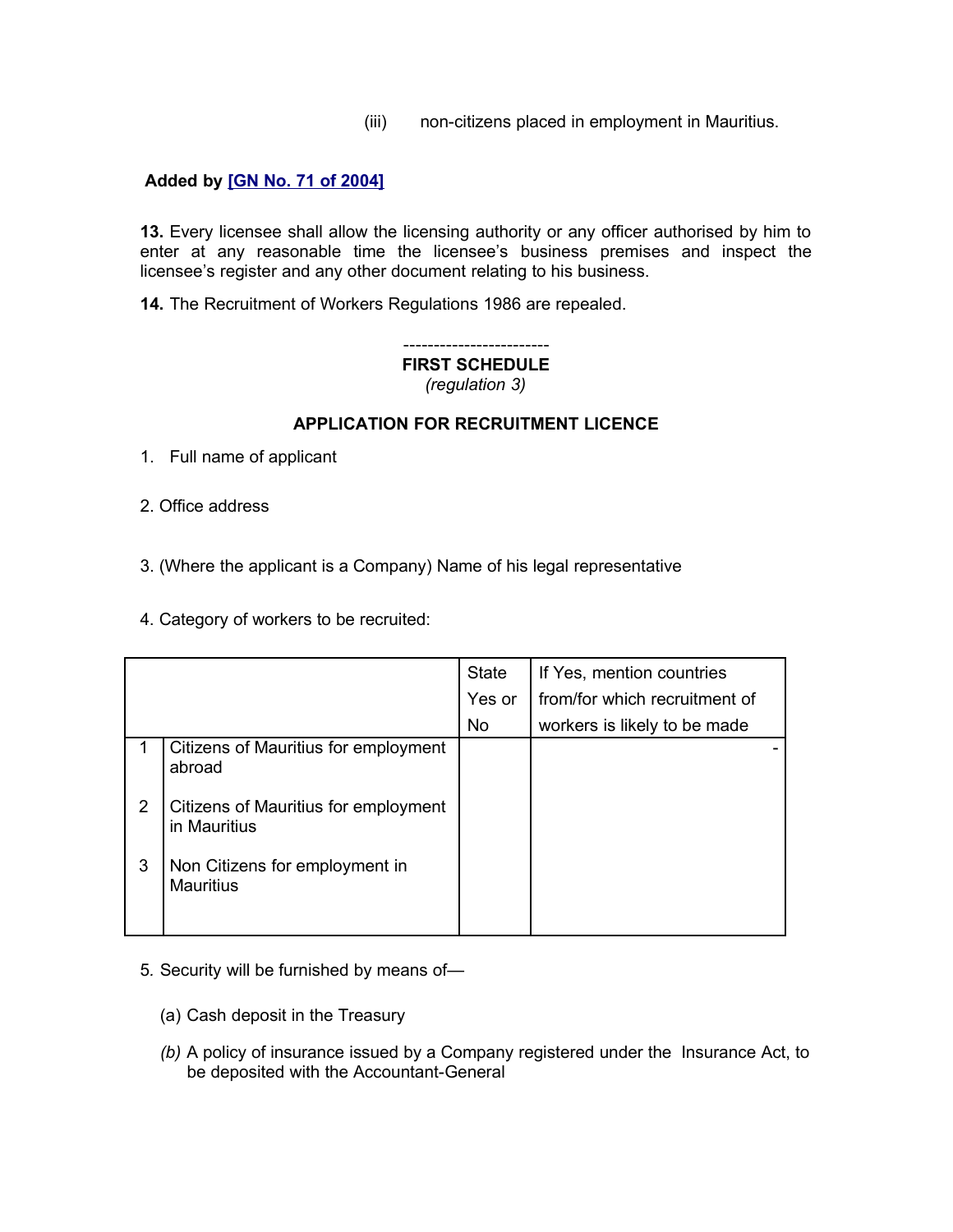*(c)* A bank guarantee issued by a bank licensed under the Banking Act to be deposited with the Accountant-General

(Tick as appropriate)

- 6. (a) Name(s) of the applicant's employee(s) responsible for the recruitment of workers:
	- *(b)* Qualifications of the employee(s):
	- *(c)* Experience of the employee(s):
- 7. Have you or the employee(s) mentioned at paragraph 6 ever been charged, convicted in any court of law or detained under the provision of any law. Yes/No.
- 8. I hereby declare that the foregoing particulars are true and I undertake to comply with any conditions which may be attached to the grant of a licence.

Date: …………………… ………………………………………………

*Signature of Applicant*

-----------

# **SECOND SCHEDULE**

*(regulation* 4)

## **RECRUITMENT LICENCE**

**……………………………………………………………………………………………………** of

is hereby authorised to recruit:—

**……………………** 

- (a) citizens of Mauritius for employment abroad\*
- *(b)* citizens of Mauritius for employment in Mauritius\* and
- *(c)* Non citizens for employment in Mauritius\*.

This licence shall be subject to the following conditions—

- *(a)* the licence is valid for a period of 2 years as from
- *(b)* the licence is not transferable
- *(c)*

**…………………………………………………………………………………………………… ……**

Date ………………………………

……………………………………………………

*Licensing Authority*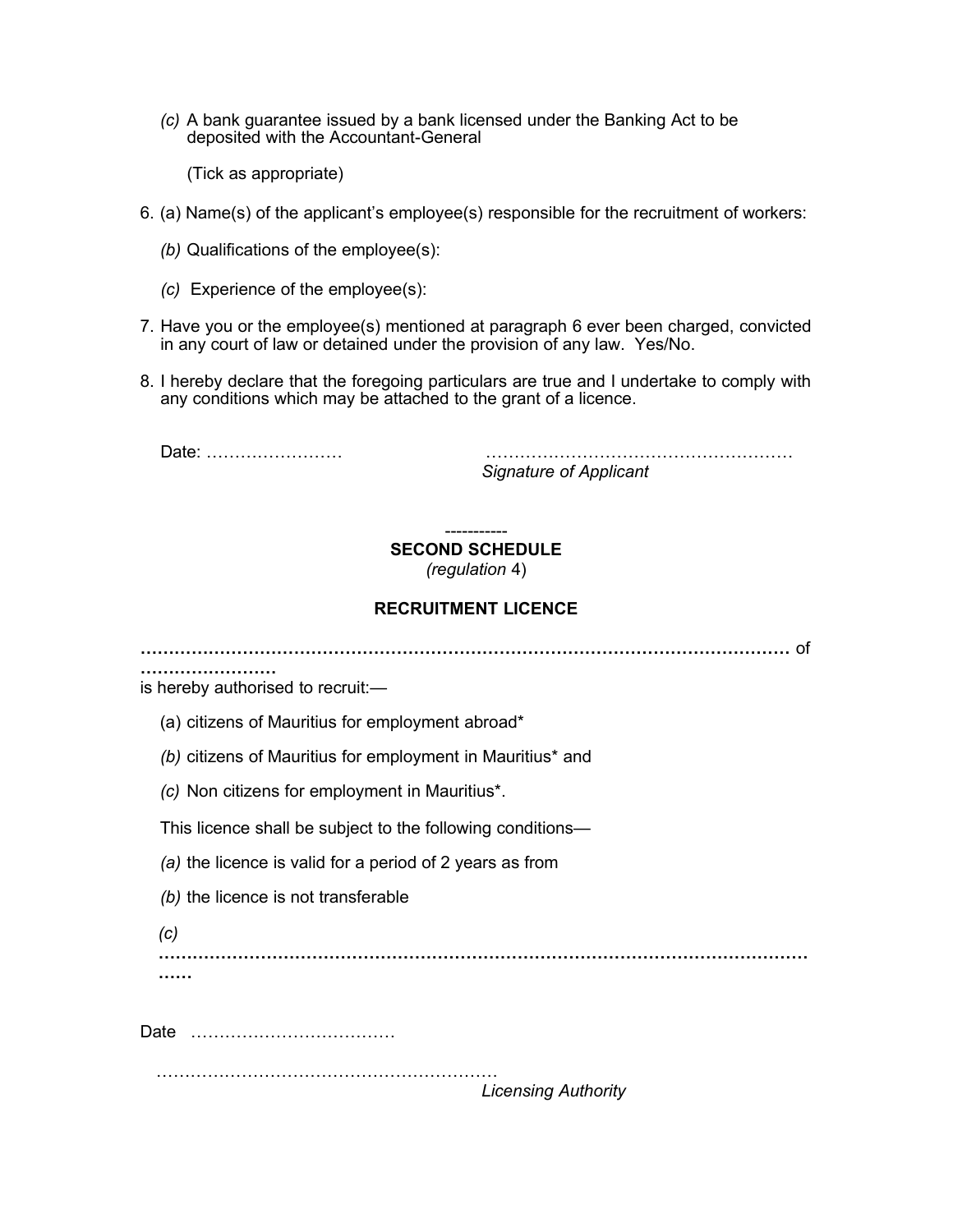\*Delete as appropriate

—

### ----------- **THIRD SCHEDULE** *(regulation 9)* **TERMS AND CONDITIONS OF EMPLOYMENT CONTRACT**

The individual contract of employment shall contain at least the following information

- *(a)* the full name of the worker as well as the date and place of birth, his family status, his place of residence and of recruitment;
- *(b)* name and particulars of employer;
- *(c)* the occupational category in which he is placed;
- *(d)* remuneration for ordinary hours of work, overtime, night work and holidays, and the currency for wage payment;
- *(e)* bonuses, indemnities, allowances and other fringe benefits, if any;
- *(f)* conditions under which and extent to which the employer may be authorised to make any deductions from remuneration;
- *(g)* conditions regarding board and lodging;
- *(h)* the duration of the contract as well as the conditions of renewal and renunciation of the contract;
- *(i)* the conditions under which entry and residence in the territory of immigration are permitted;
- *(j)* the method of meeting the expenses of the journey of the recruited worker;
- *(k)* the grounds on which a contract may be prematurely terminated.

### **-----------**

# **FOURTH SCHEDULE**

*(regulation 11)*

#### **FEES**

1. Fees that may be charged by an employment agency from an applicant for employment shall be—

*(a)*for registration—

not more than 100 rupees per person per registration

*(b)*for commission—

in addition to the above, not more than 10% commission on the first month's earnings of applicants placed in employment may be charged

2.Fees that may be received by an employment agency from an applicant for workers shall be—

*(a)*for registration—

not more than 200 rupees per employer per registration.

*(b)*for commission—-

in addition to the above, a commission of an amount not exceeding a sum equal to one month of the first month's total salary paid to each worker placed in employment may be charged.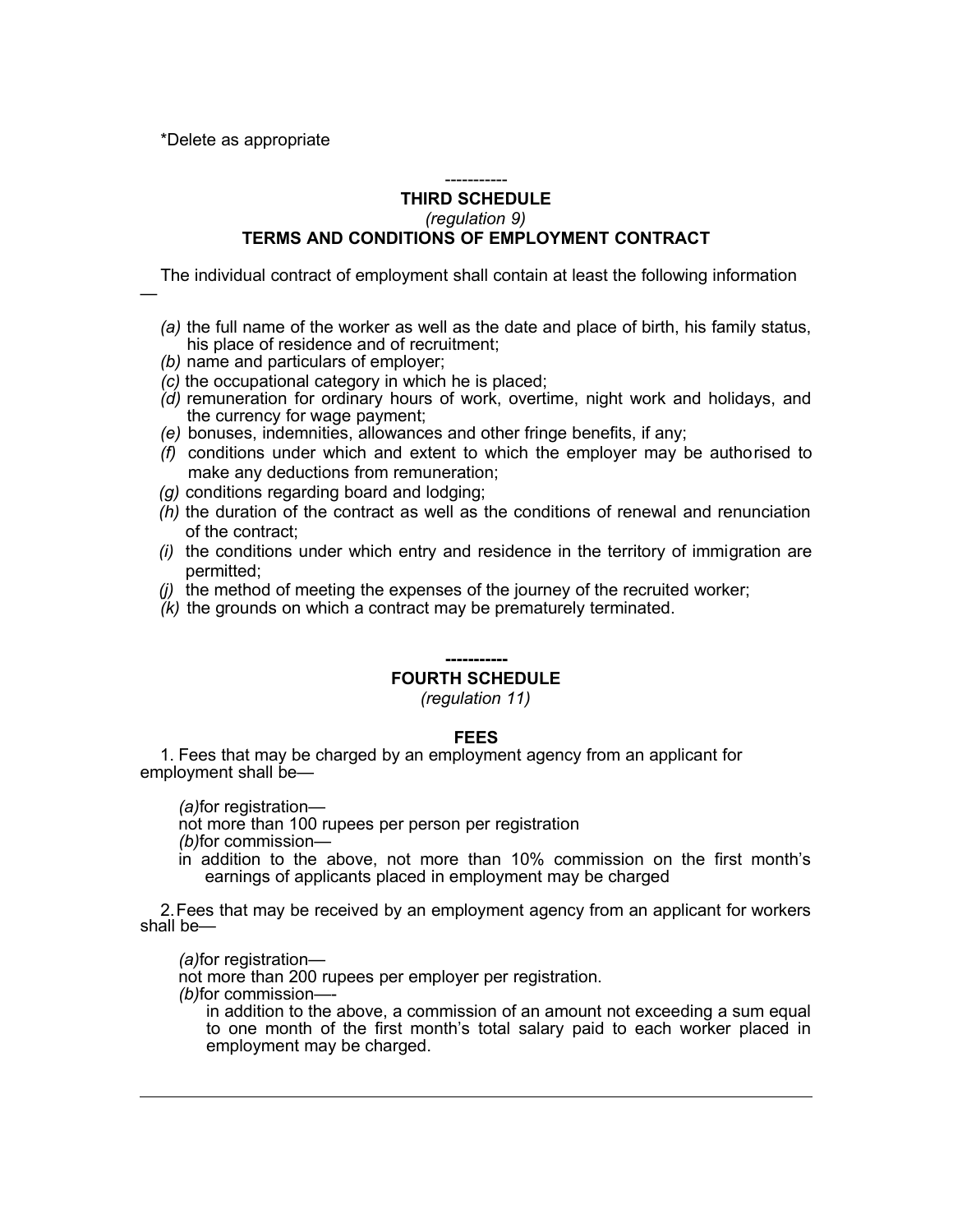# **FIFTH SCHEDULE**

(regulation 12 $(1)$ )

# NOTIFICATION OF VACANCIES

| Address     | (optimal) |
|-------------|-----------|
|             |           |
|             |           |
|             |           |
| Occupation: |           |
|             |           |
| .           |           |
|             |           |
|             |           |
|             |           |
| Subjects:   |           |
|             |           |
|             |           |
| Technical:  |           |
|             |           |
|             |           |
| Subjects:   |           |
|             |           |
|             |           |
|             |           |
|             |           |
| Subjects:   |           |
|             |           |
| .           |           |
|             |           |
|             |           |
|             |           |
|             |           |
|             |           |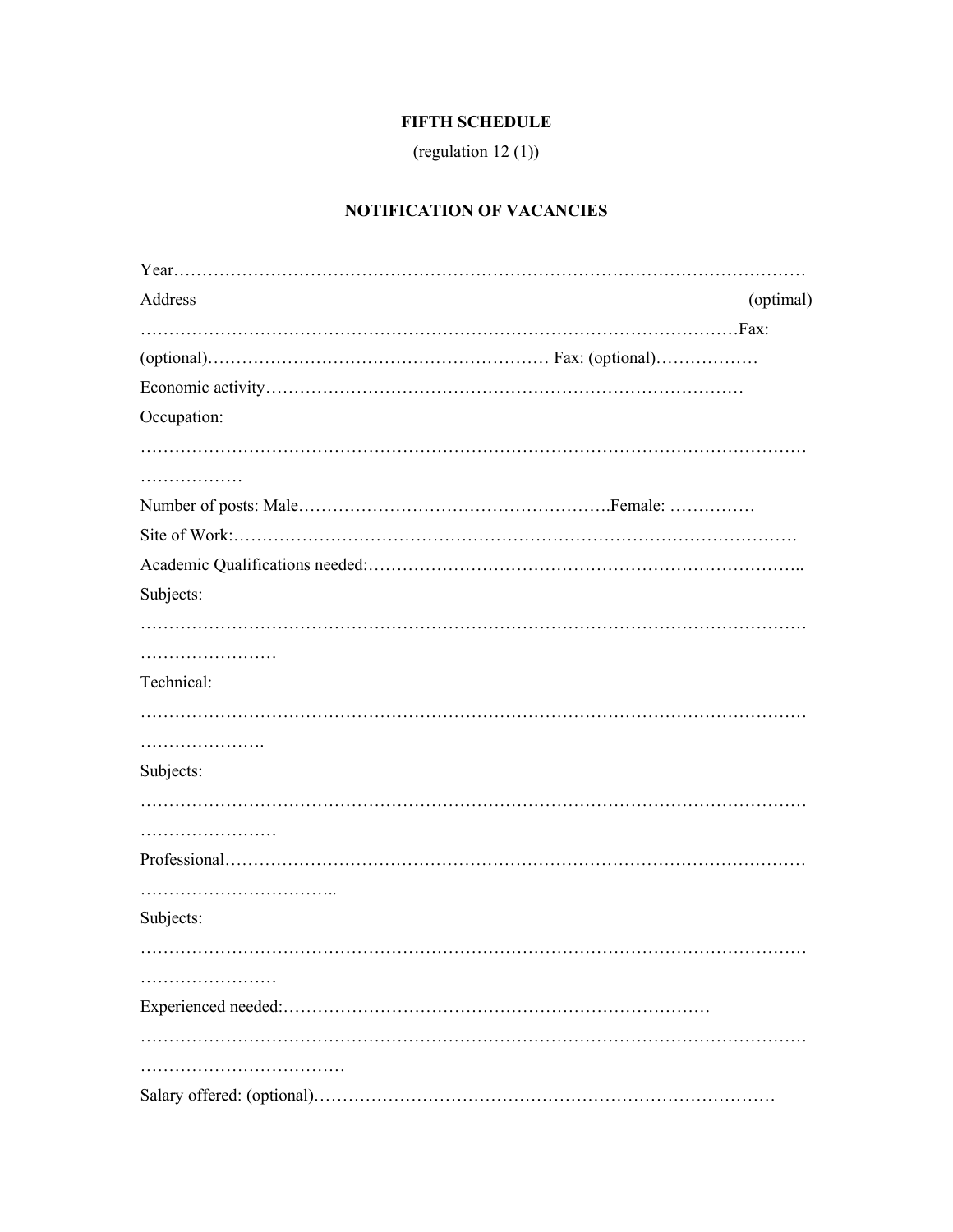| Can licensing authority post full details onto the Internet and other computer networks? Yes / |         |
|------------------------------------------------------------------------------------------------|---------|
| N <sub>0</sub>                                                                                 |         |
| (If "No", details will be posted but without identifying the employer)                         |         |
|                                                                                                |         |
|                                                                                                |         |
|                                                                                                |         |
|                                                                                                | number: |
|                                                                                                |         |

**Added by [\[GN No. 71 of 2004\]](http://www.gov.mu/scourt/doc/showDoc.do?dk=GN%20No.%2071%20of%202004&dt=R)**

**SIXTH SCHEDULE** (regulation 12 $(2)(a)$ )

----------------------

### **CONSOLIDATED RETURN**

## **Consolidated return of local and overseas vacancies notified for period:**

…………………………………………………

| Occupation | Number of vacancies notified |        |       | Country of Employment |
|------------|------------------------------|--------|-------|-----------------------|
|            | Male                         | Female | Total |                       |
|            |                              |        |       |                       |
|            |                              |        |       |                       |
|            |                              |        |       |                       |
|            |                              |        |       |                       |
|            |                              |        |       |                       |
|            |                              |        |       |                       |
|            |                              |        |       |                       |
|            |                              |        |       |                       |
|            |                              |        |       |                       |
|            |                              |        |       |                       |

Date:………………………..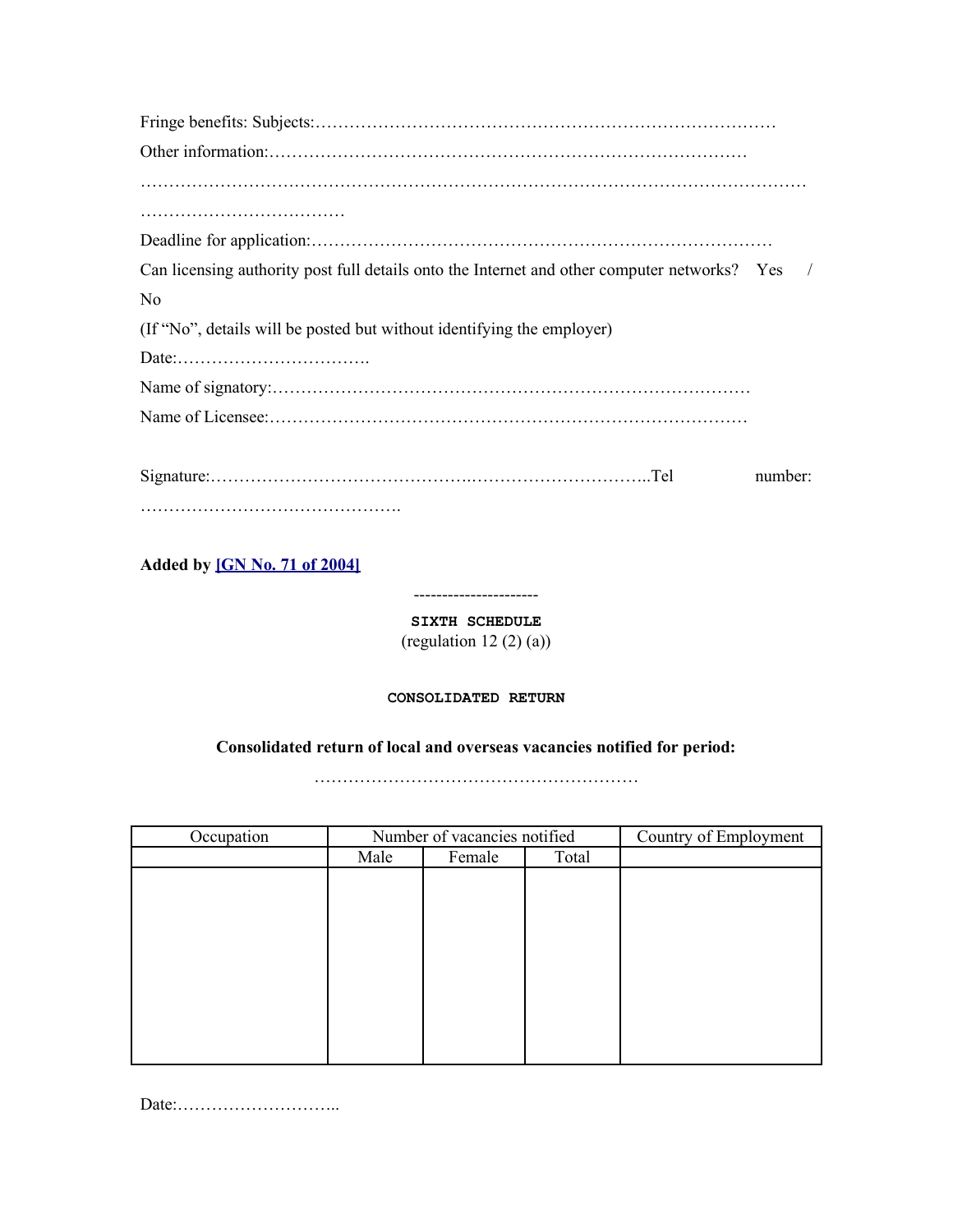| Name                         | of                           |               | Licensee: |
|------------------------------|------------------------------|---------------|-----------|
|                              |                              |               |           |
|                              |                              | Organisation: |           |
|                              |                              | Fax           | Number:   |
| Added by [GN No. 71 of 2004] |                              |               |           |
|                              | <b>SEVENTH SCHEDULE</b>      |               |           |
|                              | (regulation 12 $(2)$ $(b)$ ) |               |           |

# **(1) Return of particulars of citizens of Mauritius placed in employment in Mauritius**

# **Return of placement made in Mauritius of citizens of Mauritius, for period:**

……………………………………………………………….

| Occupation | Number placed |        |       |  |
|------------|---------------|--------|-------|--|
|            | Male          | Female | Total |  |
|            |               |        |       |  |
|            |               |        |       |  |
|            |               |        |       |  |
|            |               |        |       |  |
|            |               |        |       |  |
|            |               |        |       |  |
|            |               |        |       |  |
|            |               |        |       |  |
| Total      |               |        |       |  |
|            |               |        |       |  |

| Name | of |               | Licensee: |
|------|----|---------------|-----------|
|      |    |               |           |
|      |    |               |           |
|      |    | Organisation: |           |
|      |    |               |           |
|      |    |               |           |
|      |    | Fax           | Number:   |
|      |    |               |           |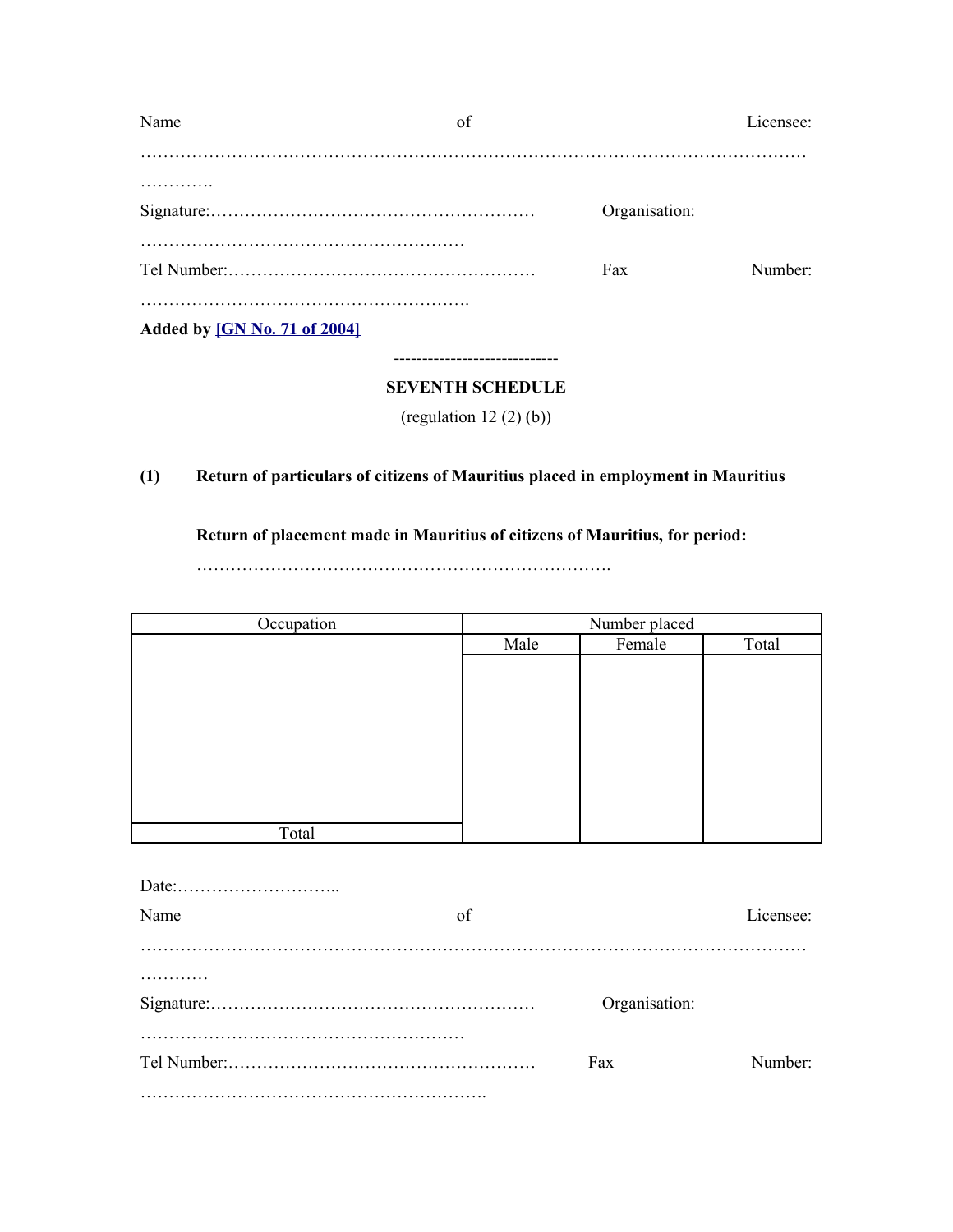# **(2) Return of particulars of Citizens of Mauritius placed in employment abroad**

**Return of placements made abroad of citizens of Mauritius, for period:**

…………………………………………………………

| Occupation    |      | Number placed |         | Country   |  |  |
|---------------|------|---------------|---------|-----------|--|--|
|               | Male | Female        | Total   |           |  |  |
|               |      |               |         |           |  |  |
|               |      |               |         |           |  |  |
|               |      |               |         |           |  |  |
|               |      |               |         |           |  |  |
|               |      |               |         |           |  |  |
|               |      |               |         |           |  |  |
| Total         |      |               |         |           |  |  |
|               |      |               |         |           |  |  |
|               |      |               |         |           |  |  |
| Name          |      | of            |         | Licensee: |  |  |
|               |      |               |         |           |  |  |
|               |      |               |         |           |  |  |
| Organisation: |      |               |         |           |  |  |
|               |      |               |         |           |  |  |
|               |      | Fax           | Number: |           |  |  |
|               |      |               |         |           |  |  |

# **(3) Return of particulars of non-citizens placed in employment in Mauritius.**

# **Return of particulars of non -citizens placed in employment in Mauritius for period:**

| Occupation | Number Placed |        |       | Nationality |
|------------|---------------|--------|-------|-------------|
|            | Male          | Female | Total |             |
|            |               |        |       |             |
|            |               |        |       |             |
|            |               |        |       |             |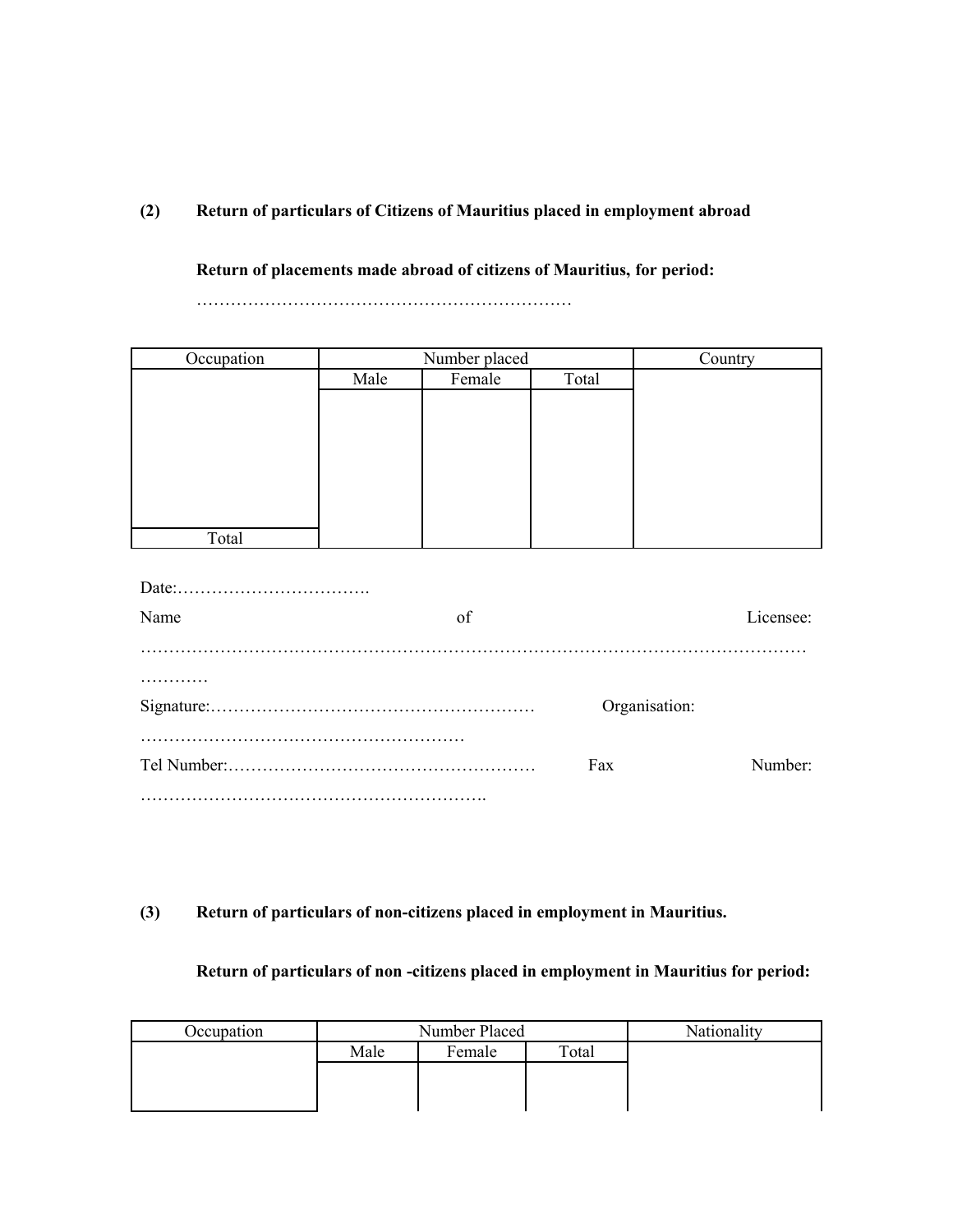| Total          |  |    |  |               |  |  |  |
|----------------|--|----|--|---------------|--|--|--|
|                |  |    |  |               |  |  |  |
|                |  |    |  |               |  |  |  |
| Name           |  | of |  | Licensee:     |  |  |  |
|                |  |    |  |               |  |  |  |
|                |  |    |  |               |  |  |  |
|                |  |    |  | Organisation: |  |  |  |
|                |  |    |  |               |  |  |  |
| Fax<br>Number: |  |    |  |               |  |  |  |
|                |  |    |  |               |  |  |  |

| Occupation | Number of vacancies notified |        |       | Country of Employment |
|------------|------------------------------|--------|-------|-----------------------|
|            | Male                         | Female | Total |                       |
|            |                              |        |       |                       |
|            |                              |        |       |                       |
|            |                              |        |       |                       |
|            |                              |        |       |                       |
|            |                              |        |       |                       |
|            |                              |        |       |                       |
|            |                              |        |       |                       |
|            |                              |        |       |                       |
|            |                              |        |       |                       |
|            |                              |        |       |                       |

| Name | of |               | Licensee: |
|------|----|---------------|-----------|
|      |    |               |           |
|      |    |               |           |
|      |    | Organisation: |           |
|      |    |               |           |
|      |    | Fax           | Number:   |
|      |    |               |           |